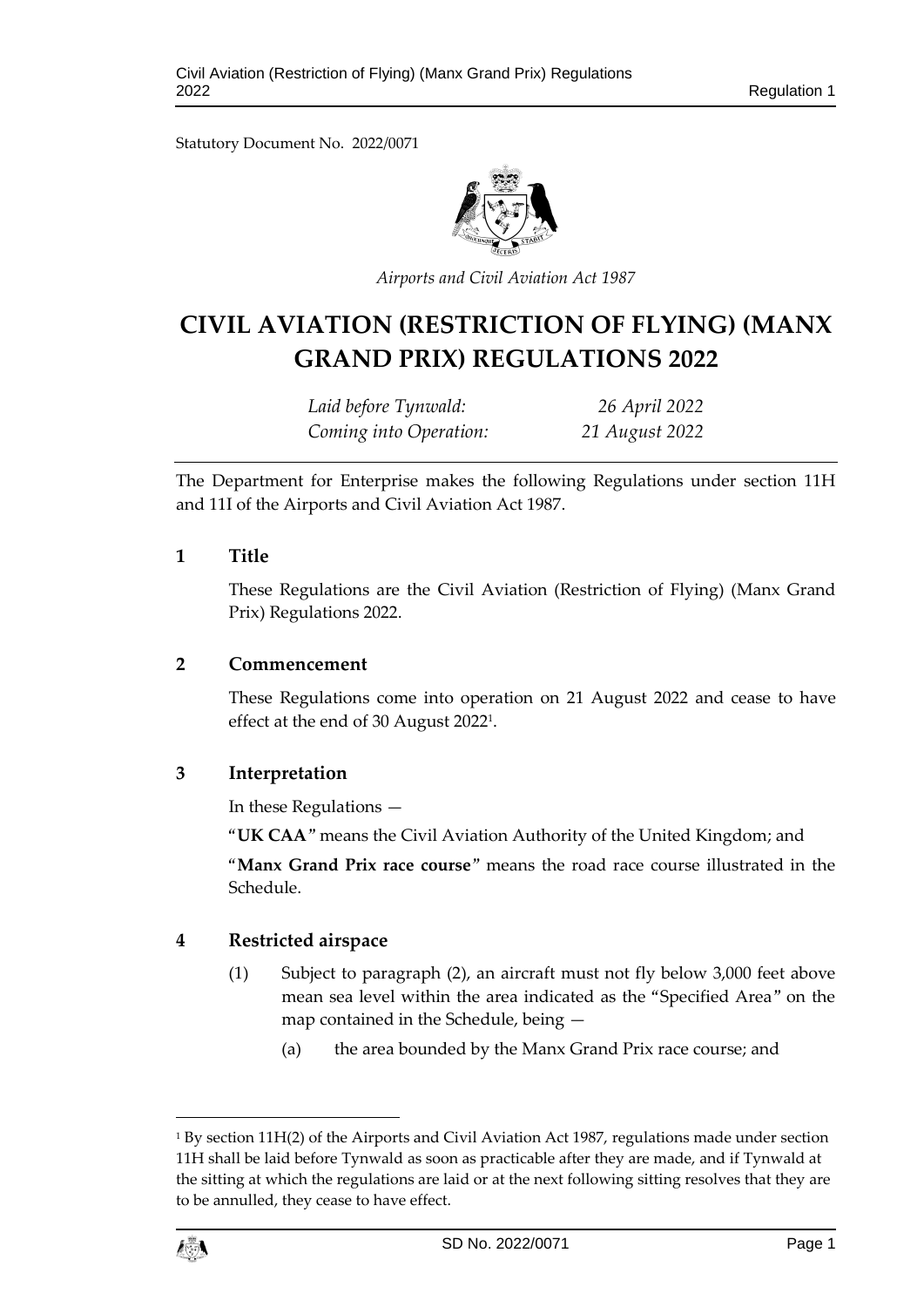(b) an area 1000 metres wide outside and abutting the Manx Grand Prix race course;

when that airspace is notified as being active.

- (2) Paragraph (1) does not apply to any aircraft that is flying with the permission of the Department or an authorised person.
- (3) The Department or an authorised person may grant permission under paragraph (2) subject to such conditions as the Department or authorised person may specify.

# **5 Offences and Penalties**

- (1) Subject to paragraph (2) a person who contravenes the requirement imposed under regulation 4(1) commits an offence and is liable on summary conviction to a fine not exceeding level 4 on the standard scale.
- (2) If it is proved that an act or omission of a person that would otherwise have been a contravention by the person of a provision specified in paragraph (1) was due to any cause not avoidable by the exercise of reasonable care by the person, the act or omission is to be taken not to be a contravention by the person of the provision.

**MADE 23 MARCH 2022**

**DR ALEX ALLINSON** *Minister for Enterprise*

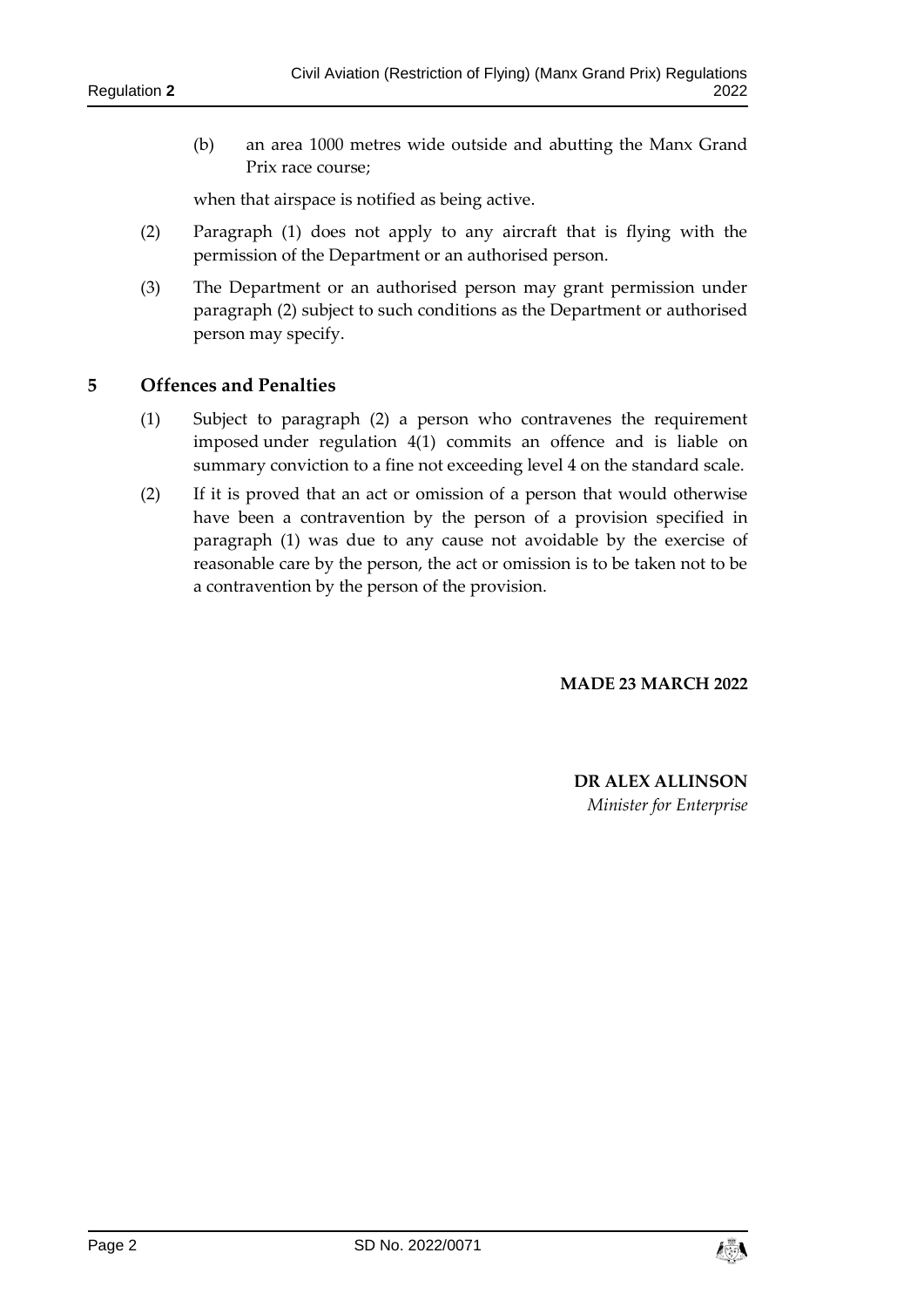# **SCHEDULE**

#### **MANX GRAND PRIX RACE COURSE**

#### **[REGULATION 4(1)]**